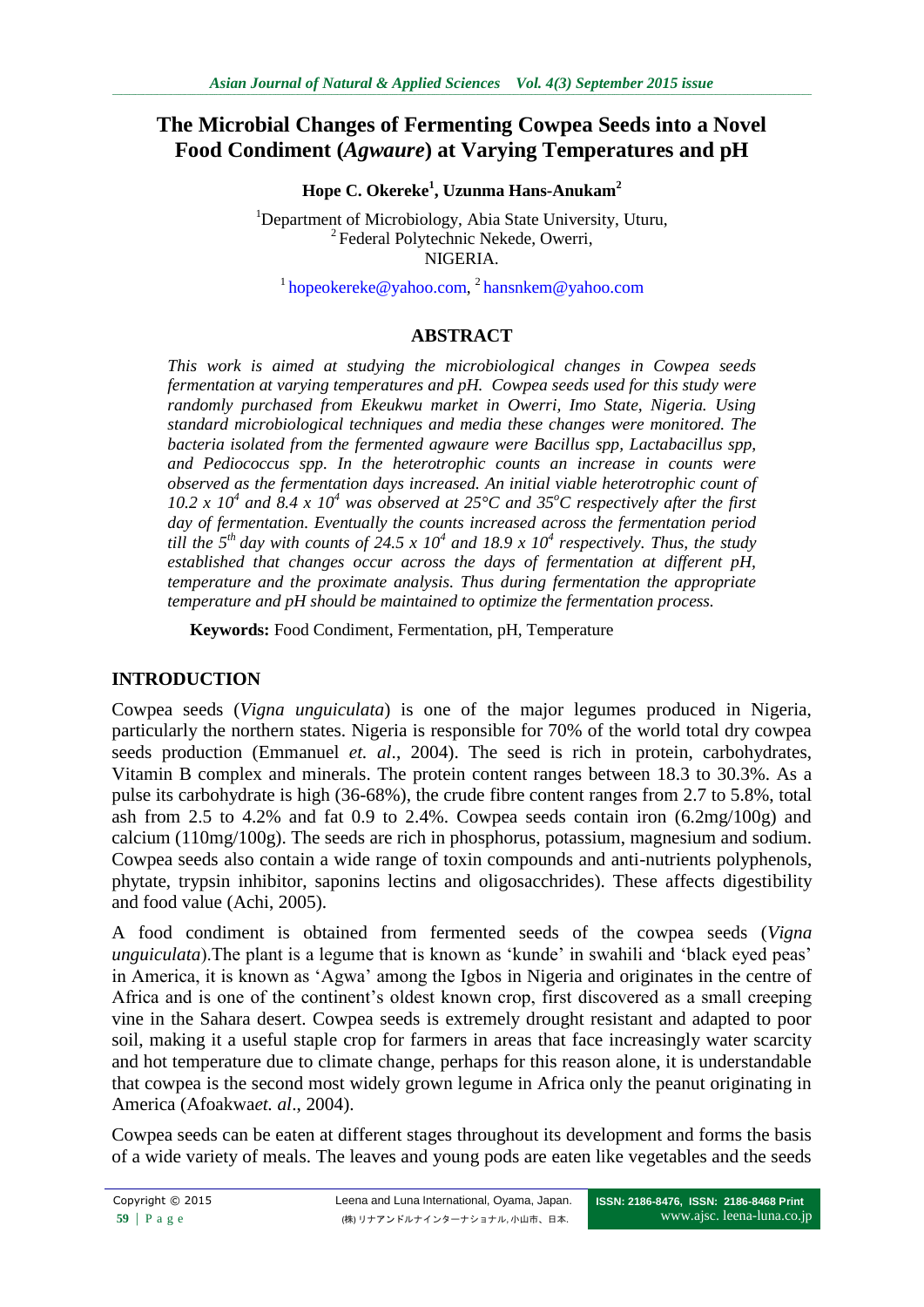are consumed as a side dish or made into sauce or dry grains. The seeds are also ground into flour that can be pressed into deep fried cakes called "Akara balls" or steamed cakes" known as "moi-moi", the dry seeds can all be ground and fermented into a food condiment (Emmanuel *et. al.,* 2004: Akinyele and Akinlosotu, 1991).

The people who cultivate and eat cowpea seeds are beneficial to the soil which it grows. The plants deep tap root, the part that makes it so tolerant to dry growing conditions and helps to stabilize the soil, while its shade and dense cover help preserve moisture, like all legumes, cowpea seeds fix nitrogen in the soil, making the location where it grows more hospitable to other vegetable and staple crops.

The aim of the work is to study the nutritional changes and micro-organisms associated with fermenting Cowpea seeds into a food condiment at varying temperature and pH. The objectives of this study include:

- 1. To isolate the micro-organisms involved in fermenting Cowpea seeds.
- 2. To study the microbial load at varying temperatures and pH.
- 3. To study the nutritional changes in fermenting Cowpea seeds.

Fermentation is one of the most important technological processes in the food industry. It converts the less to the more nutritious forms of the seed by the use of oxidizing agents such as bacteria. The process enhances the nutritional value of processed foods, adds a variety of flavors and extends the shelf life. In Nigeria, the traditional fermented foods are derived from roots, tubers, cereals, legumes and dairy products such as milk. Alcoholic beverages are also prepared from fermented cereal juice fruits or liquids from trees (Achi, 2005).

Fermented vegetable proteins have potential uses as protein supplements and functional ingredients in fabricated foods. The local food flavoring condiments are normally prepared by traditional methods which are uncontrolled resulting in extensive hydrolysis of the protein and carbohydrate components. Apart from increasing the shelf life and reduction in the antinutritional factors, fermentation improves the digestibility, nutritive value and flavours of the raw seed (Antai and Ibrahim, 2009).

In the household or cottage industry preparation of dawadawa, the techniques employed are simple and non-sterile materials are used. This fermentation relies on natural inoculate under uncontrolled fermentation conditions. This uncontrolled fermentation can lead to inconsistent products and shorter shelf life. However, in modern industrial processing, processes are more closely monitored and controlled with direct inoculation with isolated and purified microorganisms. In this case longer shelf life is obtained for the commercial product.

The studies of Antai and Ibrahim (2009) and Odunfa (2005) found several microorganisms associated with dawadawa but most abundant and the major agent of fermentation after 72hours was *Bacillus subtilis*. Other microorganisms that was present after the fermentation include *Leuconostoc mesenteriodes* and *Staphylococcus* sp.

Fermenting to produce the condiment was found to be exothermic and the pH also increased during the period. During fermentation soluble amino acid, namely glutamic acid is liberated the salt of the amino acid monosodium glutamate is used widely as an additive to enhance flavour (Odunfa, 2005). Dawadawa is also an important source of vitamin B in the form of riboflavin which is generally deficient in most African diets. Dawadawa contains the highest riboflavin content when compared to 33 common plant foods, about 0.80mg per 100g.

# **MATERIALS AND METHODS**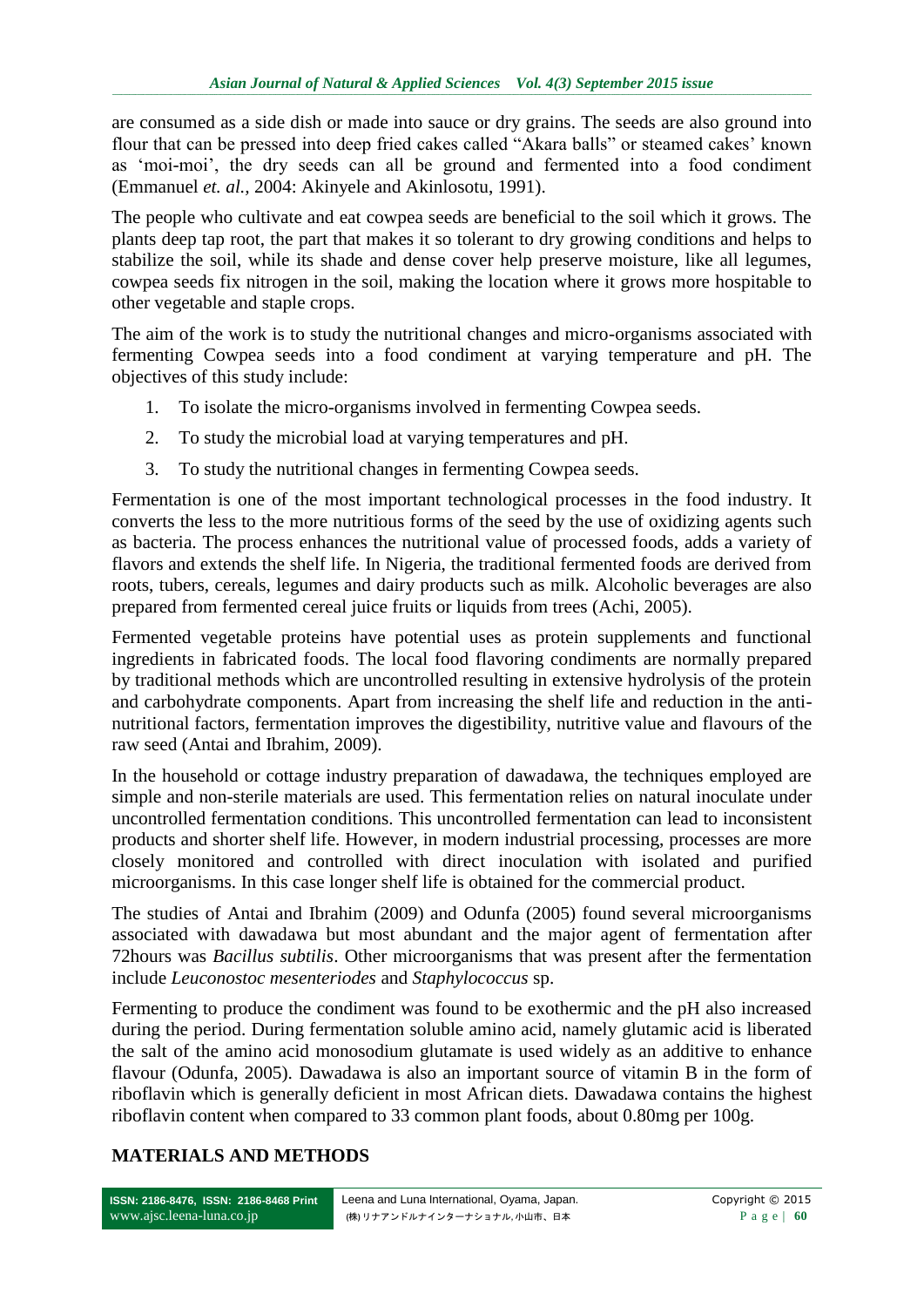### **The Study Area**

This study was conducted in Science Technology Laboratory, Federal Polytechnic Nekede Owerri, Imo State, Nigeria.

### **Source of Sampling**

Cowpea seeds were carefully and randomly purchased from Ekeukwu Owerri main market.

### **Sterilization of Materials**

All glassware, diluents and media with the exception of the pipettes, was sterilized at  $121^{\circ}$ C for 15 minutes at 15 psi using autoclave as described by Ogbulie *et al* (2001). The pipettes were sterilized in a hot air oven at  $160^{\circ}$ C for 1 hour 30 minutes. Wire loop was sterilized by direct flaming to red hot using Bunsen burner. Glass spreader was sterilized by first dipping into ethanol and passing through a Bunsen burner flame.

### **Sample Processing**

The sample was processed using the method of Singh *et al* (2003). Whole cowpea seeds were soaked in water for 4 minutes to loosen the seed coats. The seed was drained and dehulled using a heavy duty blender.

The hull was separated by floatation in water. One portion was dried in an oven temperature of  $65^{\circ}$ C for a period of 20-24 hours and the remaining portion steamed for 4minutes. Subsequently, the steamed seed was oven dried at  $65^{\circ}$ C and milled into flour using a heavy duty blender.

## **Estimation of pH**

Ten grams of dried flour was mixed with 100ml distilled water. The mixture was allowed to stand for 15 minutes, shaken at 5 minutes intervals and centrifuged at 3000 rpm for 15 minutes using a centrifuge. The supernatant was decanted and its pH was determined using a pH meter (Hana, Italy). It was noted and maintained at 6, 7 and 8. Acid and base was used to maintain stability.

#### **Fermentation Process**

Fermentation was achieved by the addition of weighed portions of dehulled and steamed cowpea seeds flour kneaded into 50% moisture dough, wrapped with banana leaves and allowed to ferment at room temperature for a period for 5days. The bioload and the proximate analysis on the various samples was carried out at 24hrs interval for the for 5day period.

**Media Used:** MacConkey and Nutrient agar (Oxoid, England) were used for the cultivation of the bacterial organisms.

#### **Microbiological Analysis**

## *Serial Dilution and Inoculation of Samples*

To estimate the microbial load, the fermenting samples were first serially diluted using 10 fold serial dilution method as described by Dozie and Uwaezuoke, (2003). This was aimed at obtaining a clearer aliquot for inoculation and effectively isolating the inherent microorganisms in the samples. Based on the serial dilution, spread plate technique was employed after the transfer of the inoculums into the Petri dish-medium to adequately separate viable cells from each other. In this technique, the propagules of microorganisms are spread over solidified agar medium with the help of an L-shaped (bent) glass rod called glass spreader. The inoculated Petri dishes were then incubated at  $37^{\circ}$ C for 24 hours.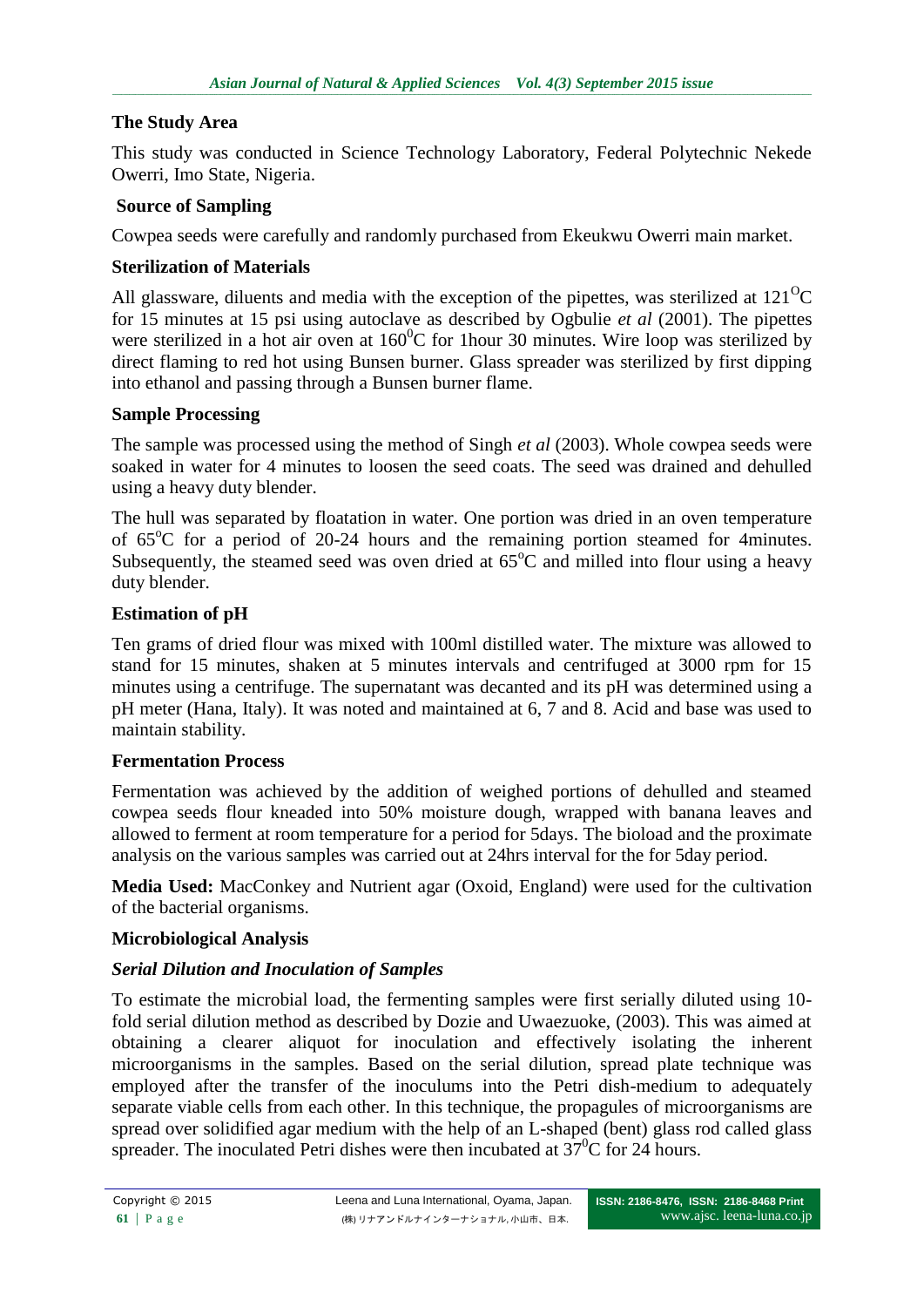## *Plate Count*

Duplicate plates of each dilution were used to achieve a plate count of between 30 and 300 Colony Forming Unit (CFU) as described by Dozie and Uwaezuoke (2003). This quantitative determination of bacterial and fungal populations was carried out by standard or viable plate count method using a Colony counter.

## *Purification and Preservation of Isolates*

After the various Colony counts, bacterial isolates was pick with a wire loop based on their morphological appearance. The picked colonies were sub- cultured unto freshly prepared nutrient agar plates for purification. They were further incubated for 24hrs at  $37^{\circ}$ C. After incubation pure cultures were stored in agar slant in a refrigerator.

## *Preparation of Standard Inocula*

The methods of Dozie and Uwaezuoke, (2003) was adopted for the preparation of the standard inoculums of bacteria. Isolates from the stock cultures were revived by picking two balls each from the agar slant and sub-culture into sterile prepared Nutrient agar plates for another 24 hours, at  $37^{\circ}$ C. The fresh cultures of bacteria were used as standard inoculums for the different morphological and biochemical tests.

### **Characterization and Identification of Microbial Isolates**

## *Gram Staining*

The Gram staining method of Cruickshank *et al*., (1982) was adopted for the determination of the Gram straining reactions for all bacterial isolates. Using sterile wire loop, isolates was smeared onto clean microscope slide, air-dried and fixed. Crystal violet solution was poured on the smear and after 30 seconds, washed in a gentle running tap water for 5 seconds, covered with Lugols was iodine solution and washed again. The stained smear was thereafter decolorized using 95% ethanol, washed with water and finally counter stained with 3% safranin solution for 15 seconds. The smear was finally washed in clean tap water, air-dried and observed first under x 60 magnification and finally under oil immersion objective lens (x100).

## *Motility Test*

The semi-solid method for motility test as reported by Cruickshank et al., (1982) was adopted in preference to the medium for the motility test contain g/L tryptone soy broth, 25g and agar-agar, 5g. It was dispensed in 5ml volume into a set test tube and sterilized. After cooling, the tube was separately stab-inoculated with the inoculums or test bacterial using sterile wire loop. The inoculated tube was incubated at  $37^{\circ}$ C for 24 hours. Diffused, brushlike growth indicates a positive result for motility.

## *Biochemical Tests*

## *Catalase Test*

For catalase test, the method of Okereke and Kanu, 2004 was adopted.

## *Indole Test*

The method of Kovacs (1928) as reported by Cruickshank *et al*., (1982) was adopted for the determination of indole production among bacterial isolates.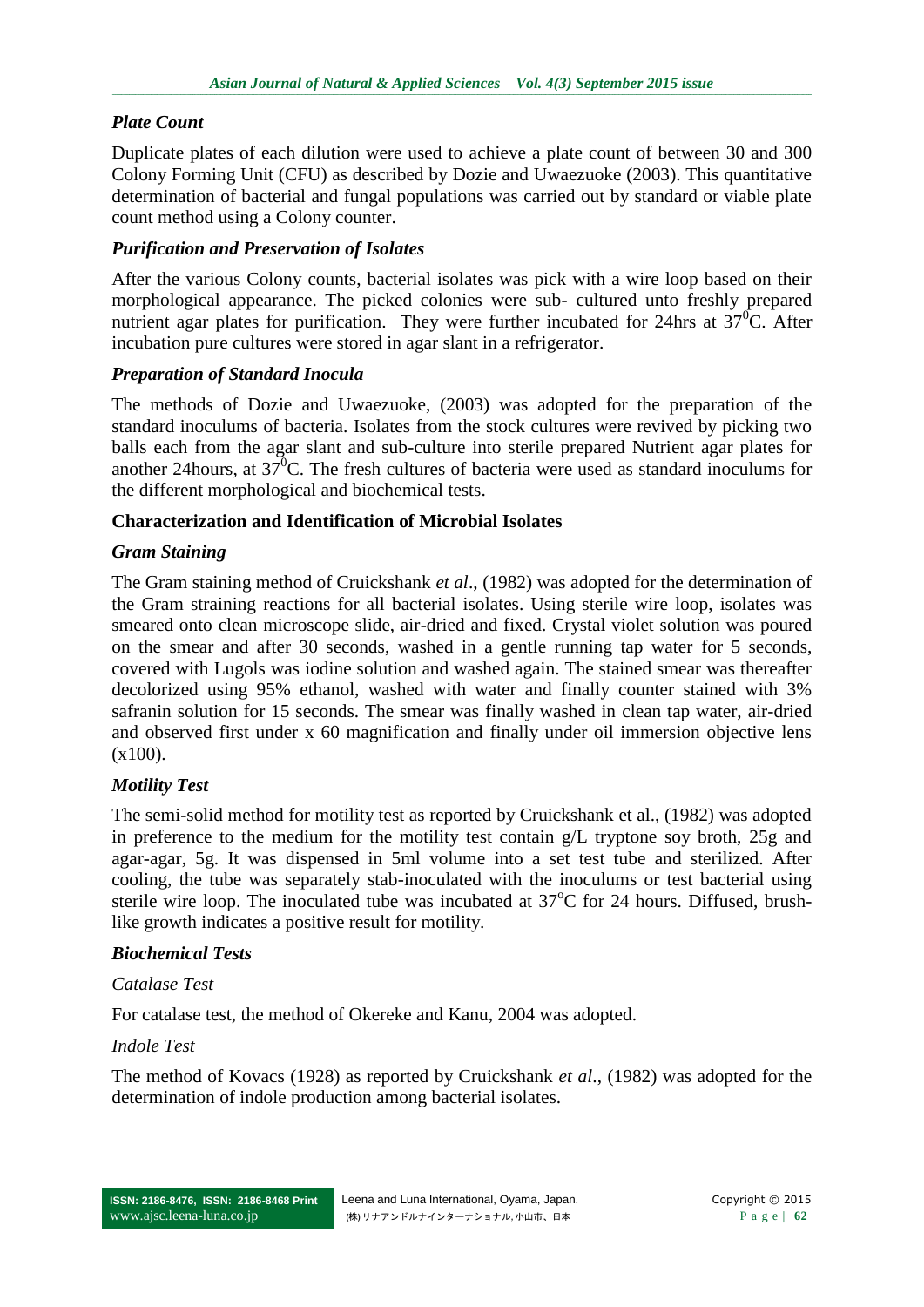# *Citrate Utilization Test*

This test determines the ability of an isolate to utilize citrate as a sole source of carbon for metabolism. It is therefore a useful test in the identification of organisms in the Enterobacteriaceae and other genera. Simon's citrate agar medium was used. This test of utilization of citrate by isolates was carried out using the method described by Cruickshank *et al*., (1982).

# *Test for Fermentation of Sugars*

Bacteria isolates from stock cultures were used for this test. They were tested for their ability to ferment sugars like maltose, lactose, glucose, sucrose and mannitol (Cruickshank *et al*., 1982).

*Urease Production Test and Hydrogen Sulphide Production Tests*

The method of Cruickshank *et al*., (1982) was adopted for these tests.

## *Methyl Red (MR) and Vogues Proskaur (V.P) Test*

The tests are employed in the identification of members of the Enterobacteriaceae and were adopted from the method of Ogbulie *et al.,* (2001).

## *Coagulase Test*

This test was carried out as described by Ogbulie *et al.* (2001).

## *Oxidase Test*

The Kovac's method as described by Ogbulie *et. al.,* (2001) was used. Few drops of tetramethyl phenylenedramine hydrochloride (Kovac's reagent) was impregnated into a filter paper in a Petridish. With sterile glass rod, a smear of bacterial growth was made into the impregnated filter paper, a purple coloration indicates oxidase positive while a delayed reaction was recorded negative.

# *Spore Staining*

The smear of the bacterial isolates were made on the clean glass slide and air-dried. The smear were flooded with 5% Malachite green and steamed for 1 minute. The stain was washed under running water. The slides were counterstained with safranin solution for 15 minutes and were then rinsed with water and dried. The slide was viewed under the microscope using oil immersion objective lens. Bacterial cells stained red while spores stained green.

# *Identification of Lactobacillus Species*

The gram positive *Lactobacillussp*, was identified by growth at  $15^{\circ}$ C and at  $45^{\circ}$ C in MRS broth (Oxoid, England).

# *Total Heterotrophic Bacterial Count*

This was determined with the nutrient agar using the spread plate technique as described by Okereke & Kanu (2004). One milliliter of each serially diluted sample was inoculated onto different sterile nutrient agar plates in duplicates. The plates were incubated for 24hours at  $37^0C$ .

# *Total Coliform Count*

The method of Okereke & Kanu (2004) was adopted. One milliliter of each serially diluted sample was inoculated onto different sterile MacConkey agar plates in duplicates, the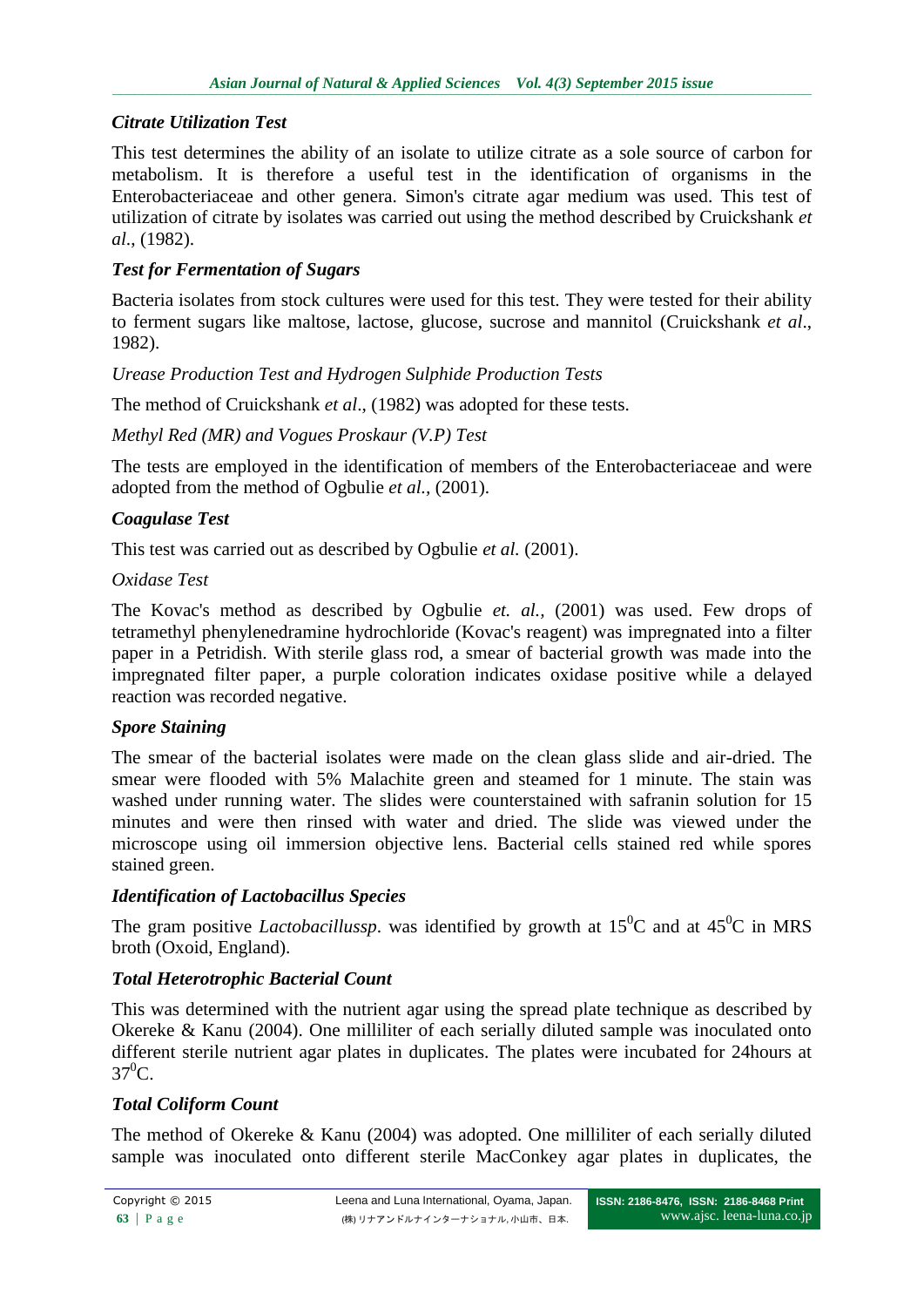inoculums were then spread evenly on the surface of the media using a sterile spreader. This was followed by incubation at  $37^{\circ}$ C for 24 hours, after which the colonies was counted and the mean total coliform count expressed as Cfu/ml. These counts were carried out on the fermenting sample at various temperatures and pH. All these were performed on triplicate samples.

## *Determination of Moisture Content*

The moisture content was determined according to AOAC methods (AOAC, 1995). The dried and fermenting cowpea seeds sample was weight the residue was converted to percent total solids (dry matter) and the moisture content was calculated as the difference. However, the moisture contents of the dried vegetables was determined by drying approximately 1g samples using an infrared balance-cum-drier to constant weight and calculated as percent loss in weight.

### *Determination of Total Ash Content*

Total ash was determined by AOAC methods (AOAC, 1995). Approximately 2g of the cowpea seeds samples was weighed into porcelain ashing dishes previously dried in a hot air oven at  $98^0$  –  $100^0$ C, cooled and tarred. The dish was held in a muffle furnace at approximately  $600^{\circ}$ C for 4 hrs. They were then cooled to room temperature in desiccators and weighed. The weight of residue represented the total ash.

### *Determination of Crude Fibre*

Crude fibre content was determined following AOAC methods (AOAC, 1995). Approximately 2g of dry ground sample was used to determine the crude fibre as loss on ignition of dried residue remaining after boiling of the sample with 2.04N sulphuric acid and 1.78N sodium hydroxide solutions under specific conditions.

#### *Determination of Crude Protein*

Crude protein was determined as total nitrogen using the semi-micro Kjeldahl method (AOAC, 1995).

#### *Determination of Crude Lipid Content and determination of Carbohydrate Content*

The AOAC (1995) method was used for these properties.

#### *Statistical Analysis*

The mean, standard deviation and ANOVA (analysis of Variance) was calculated using statistical package for social sciences (SPSS) for windows version 15. Means was separated using Duncan multiple range test and significance was judged at P<0.05.

#### **RESULTS AND DISCUSSION**

The mean result of the microbiological and chemical (proximate) analysis of the fermenting cowpea seeds samples examined is as shown in the tables and figures below. The variation of the different microbiological and chemical parameters at the different sampling hours were determined by subjecting the mean result to Analysis of variance (ANOVA) and Duncan multiple range test (T-Test). Tables 1 and 2 show the Total Heterotropic Bacterial Count based on Temperature and pH, respectively. The result after statistical analysis is as shown in figures 1 to 4.The morphological and biochemical characteristics of the isolated bacterial are as shown in Tables, 1 and 2, respectively. Part of the proximate analysis result is shown in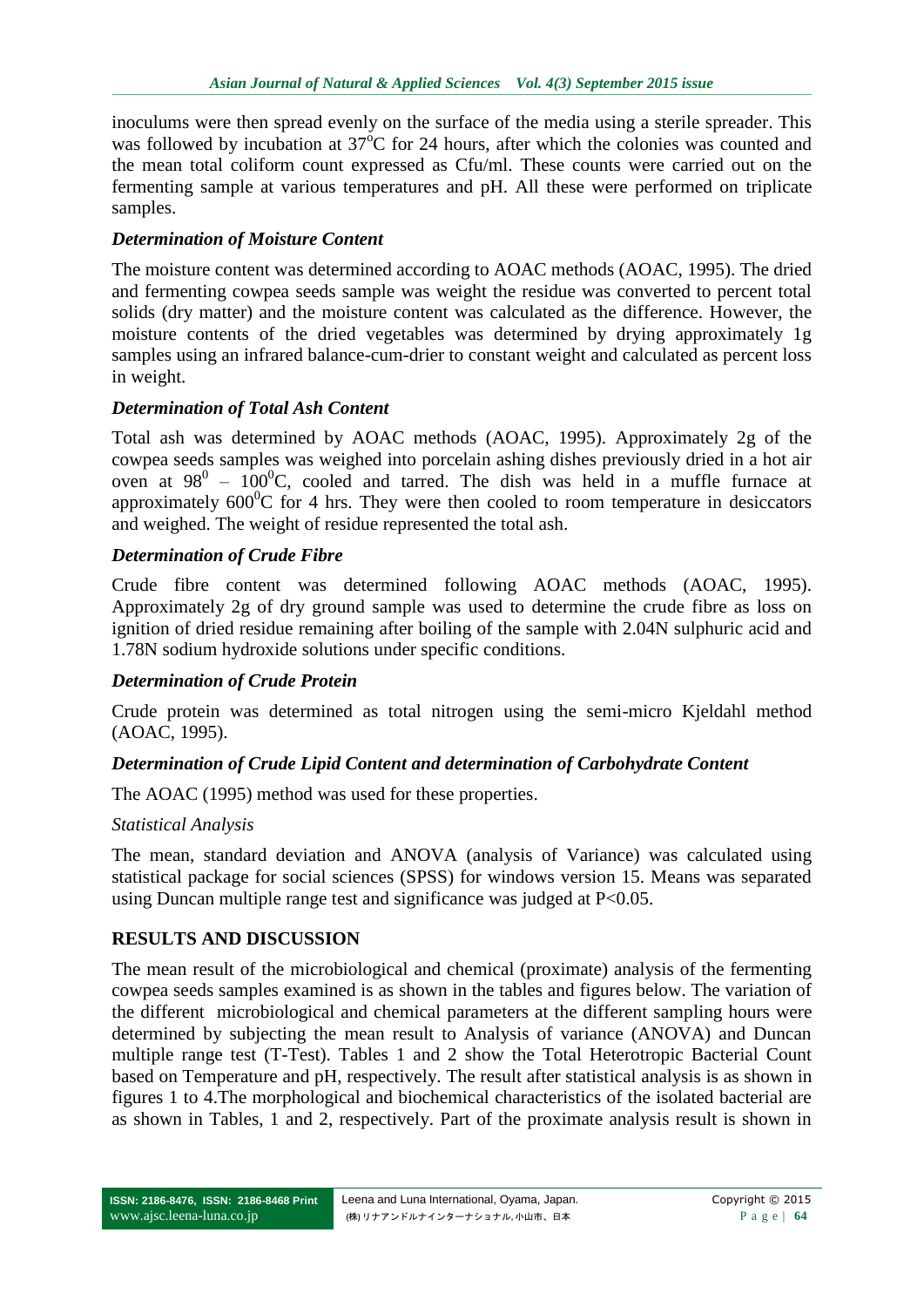figures 5 to 6 based on pH and on temperature, respectively. The result was based on the two temperature of  $25^0$  and  $37^0C$  and pH of 6, 7 and 8, respectively.



Figure 1. Total Viable Bacterial Count of Fermenting Cowpea Seeds Based On pH



Figure 2. Total Coliform Count of Fermenting Cowpea Seeds Based On pH



Figure 3. Total Viable Bacterial Count of Fermenting Cowpea Seeds Based On Temperature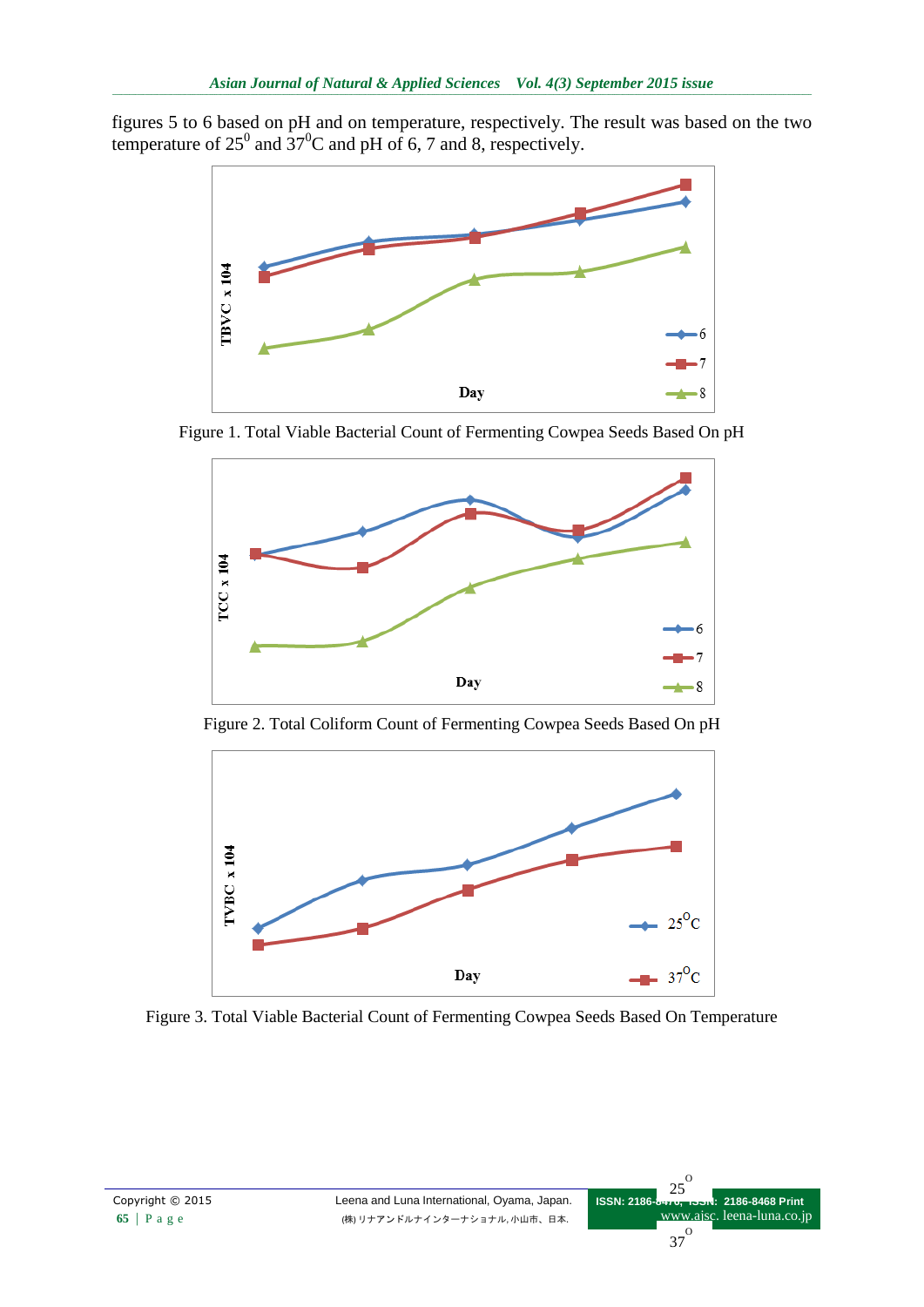

Figure 4. Total Coliform Count of Fermenting Cowpea Seeds Based On Temperature

**Table 1. Morphological Characterizations of Bacterial Isolates**

|    | Morphology                                                                   | <i>Shape</i>    | Grams<br>Reaction | Motility | Motility | Probable<br><i>Identity</i> |
|----|------------------------------------------------------------------------------|-----------------|-------------------|----------|----------|-----------------------------|
|    | Large round, thick,<br>opaque colonies with<br>dull irregular edges          | Rod             | $G+ve$            |          |          | Bacillus sp                 |
| 2. | Moderate round, beige,<br>smooth colonies with<br>glistering irregular edges | cocci           | $G+ve$            |          |          | Lactobacillus sp            |
| 3. | Large round, thick,<br>opaque colonies with<br>dull irregular edges          | Tetrad<br>cocci | $G+ve$            |          |          | Pediococcus sp              |

## **Table 2. Biochemical Characterization of Bacterial Isolates**

|    | Coagulse | Citrate            | Oxidase            | $\label{eq:rel} \textit{Ureeze}$ | Indole | Methyl Red | Voges Proskauer | Hydrogen Souphide Production | Carbohydrates Metabolizing | Catalase | Maltose      | Glucose      | Lactose | Sucrose          | Mannitol | Probable Identity |
|----|----------|--------------------|--------------------|----------------------------------|--------|------------|-----------------|------------------------------|----------------------------|----------|--------------|--------------|---------|------------------|----------|-------------------|
| 1. |          | $^+$               | $\hspace{0.1mm} +$ | $\,+\,$                          |        | $^+$       |                 | $\overline{+}$               | O.F                        | $+$      | A            | A<br>G       | A       | A<br>$\mathbf G$ | A<br>G   | Bacillus sp       |
| 2. |          | $\hspace{0.1mm} +$ | $\ddot{}$          | $\overline{+}$                   |        | $\,+\,$    |                 | $\overline{+}$               | $\mathbf F$                |          | $\mathbf{A}$ | $\mathbf{A}$ | A       | A                | A        | Lactobacillus sp  |
| 3. |          | $^+$               | $\hspace{0.1mm} +$ | $^+$                             |        | $\,+\,$    |                 | $\overline{+}$               | $\mathbf F$                |          | A            | A            | А       |                  | A        | Pediococcus sp    |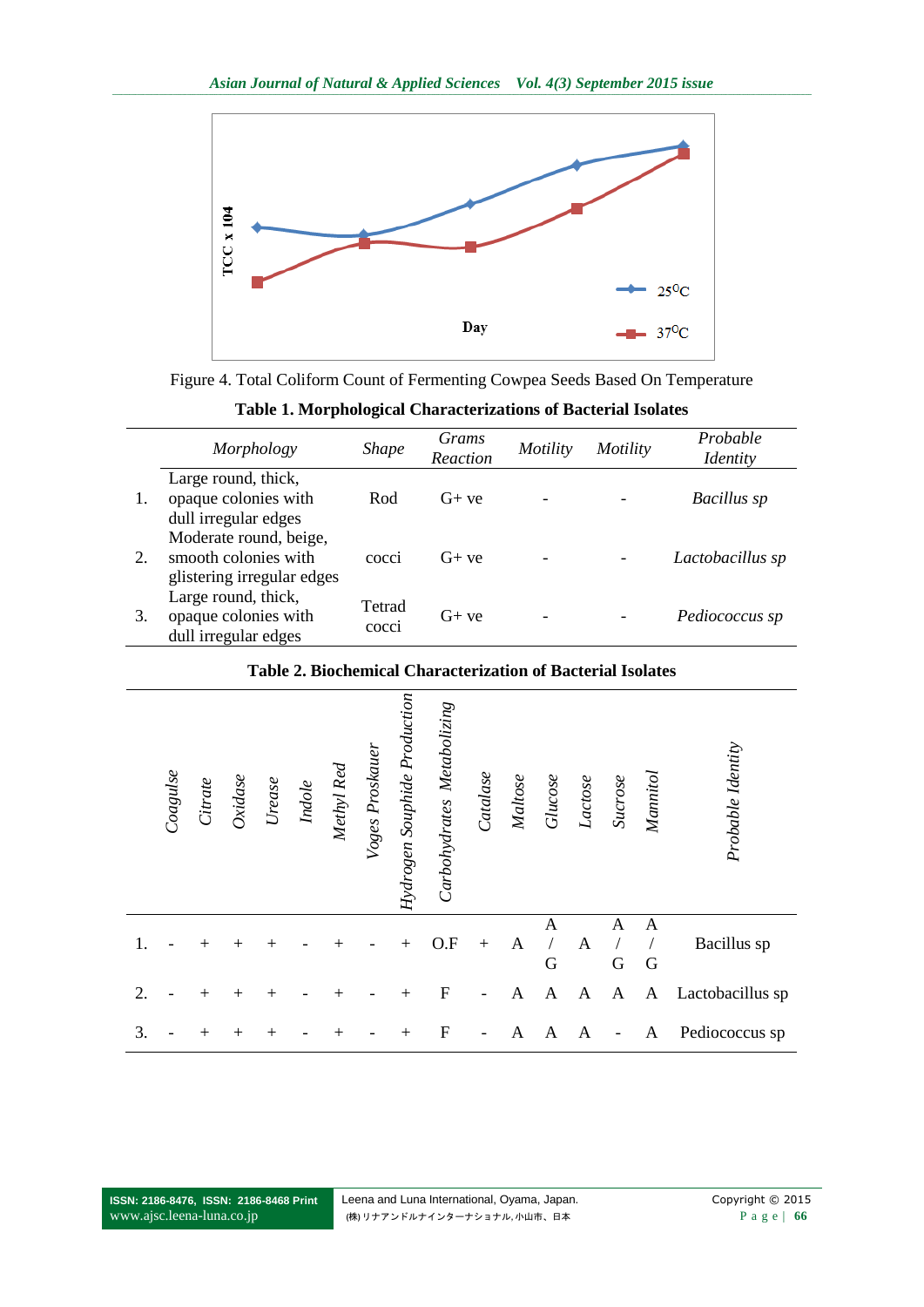

Figure 5. Crude Moisture Content of Fermenting Cowpea Seeds Based on pH



Figure 6. Ash Content of Fermenting Cowpea Seeds Based On pH

This study x-rays the microbiological and nutritional changes in Cowpea seeds fermentation at varying temperature and pH. The bacteria isolated from the fermented dawadawa as shown in Table 1 were *Bacillus spp, Lactabacillus spp, and Pediococcus spp.* Previous studies have also reported some of these organisms to be associated with fermenting food of plant origin and are not pathogenic (Sanni, 1993).

These organisms especially *Lactobacillus* and *Pediococcus* are known as lactic acid bacteria species and have been reported to possess the enzyme lactase that convert sugar (lactose) during fermentation to glucose and galactose. The development of lactic acid bacteria is also stimulated by the presence of yeasts which provide soluble nitrogen compounds and cofactors like B-vitamin. Lactic acid fermentation involves production of lactic acid and carbon dioxide among other by products. The small number units of *Enterobacteriaceae* and other gram- negative bacteria showed that their growth might have also been inhibited due to the presence of lactobacilli which produced lactic acid.

Nonetheless; in the heterotrophic counts an increase in counts were observed as the fermentation days increased. An initial viable heterotrophic count of 10.2 x  $10^4$  and 8.4 x  $10^4$ was observed at  $25^{\circ}$ C and  $35^{\circ}$ C respectively after the first day of fermentation. Eventually the counts increased across the fermentation period till the  $5<sup>th</sup>$  day with counts of 24.5 x 10<sup>4</sup> and 18.9 x  $10<sup>4</sup>$  respective. This suggests that growth of microbes were more favored during the earlier temperature of as against the later of 35°C. These high bacteria counts recorded at 25°C in the beginning of the fermentation could be attributed to the presence of excess carbohydrate glucose content. According to Abegaz (2002) substrate (glucose fructose and sucrose) are consumed fast within the first 1-4 days of fermentation hence the maximum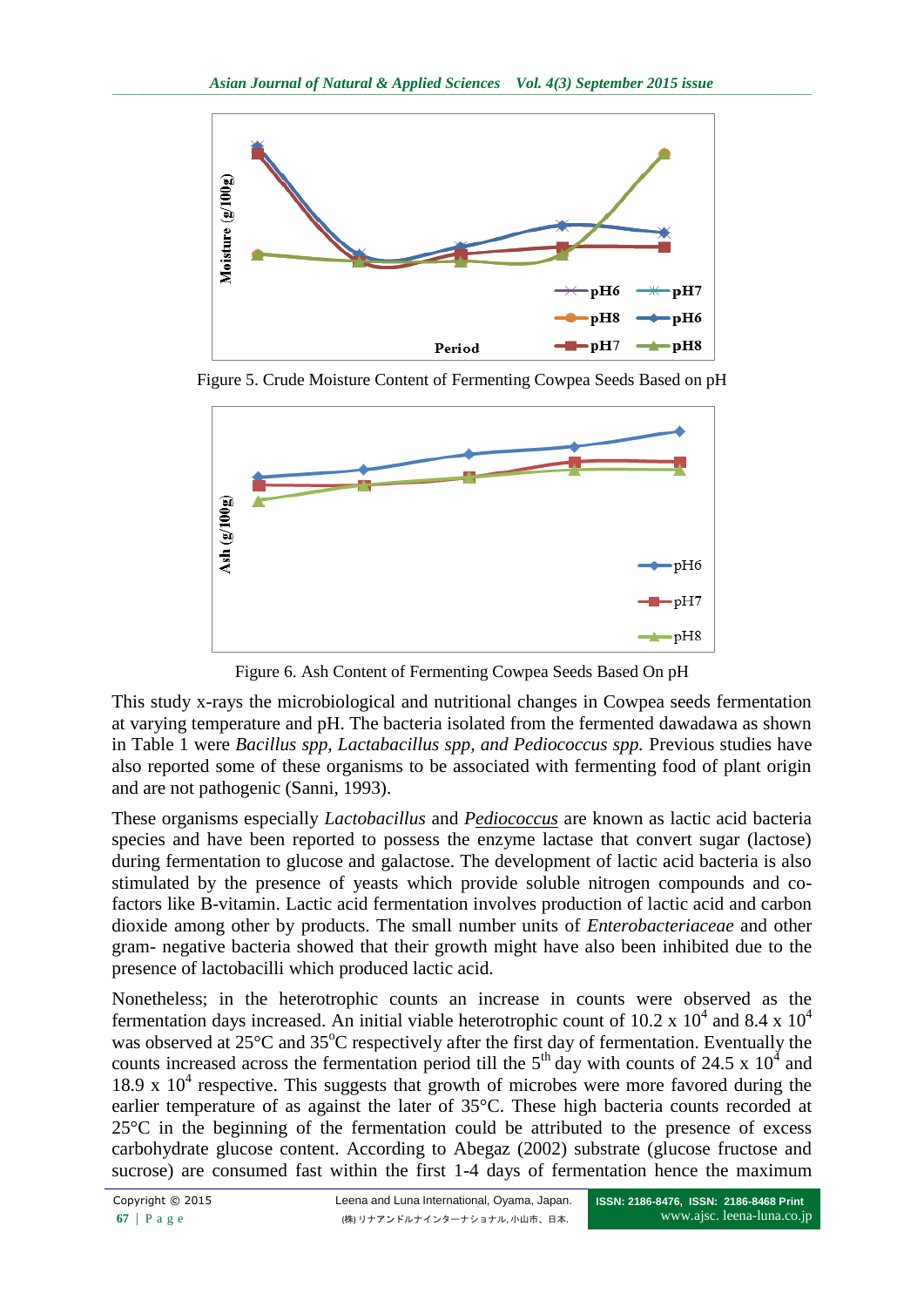population in bacteria counts.

Alternatively, a fluctuating reduction in viable bacteria counts were observed at the different pH of 6, 7 and 8 during the 5 day fermentation period. The result of this study revealed that microbial life was more prominent at the least pH (pH6). Thus, it may be imperative to state that a pH near neutrality (6) or slightly alkaline enhances the growth, proliferation and metabolic activities of the fermenting organism: hence the prevalence of lactic acid producing Bacteria. Also changes in the external pi I also might affect the ionization of nutrient molecules and thus reduce their availability to the organism. Microorganisms frequently change the pH of their own habitat by releasing acidic or basic metabolic waste product. Acidophilic microbes have their growth optimum between pH 1.0 and 5.5, neutrophiles between pH5.5 and 8.0 and alkalophiles prefer pH range of 8.5 to 11.5. Thus it has been stated that generally different microbial group have characteristic pH preferences (Abegaz et al., 2002). Similar observations were also recorded in the coliform counts respectively.

Similarly, on the total coliform count, observations were also in line with the heterotrophic viable bacteria counts across the pH and temperatures respectively. The mixture of total plate counts showed both homo- fermentative and hetero-fermentative bacteria.

## **CONCLUSION**

The result of the study has revealed the microbiological changes in Cowpea Seeds fermentation; thus, the study established that changes occur across the days of fermentation at different pH, temperature and the proximate analysis. Thus during fermentation the appropriate temperature and pH should be maintained to optimize the fermentation process.